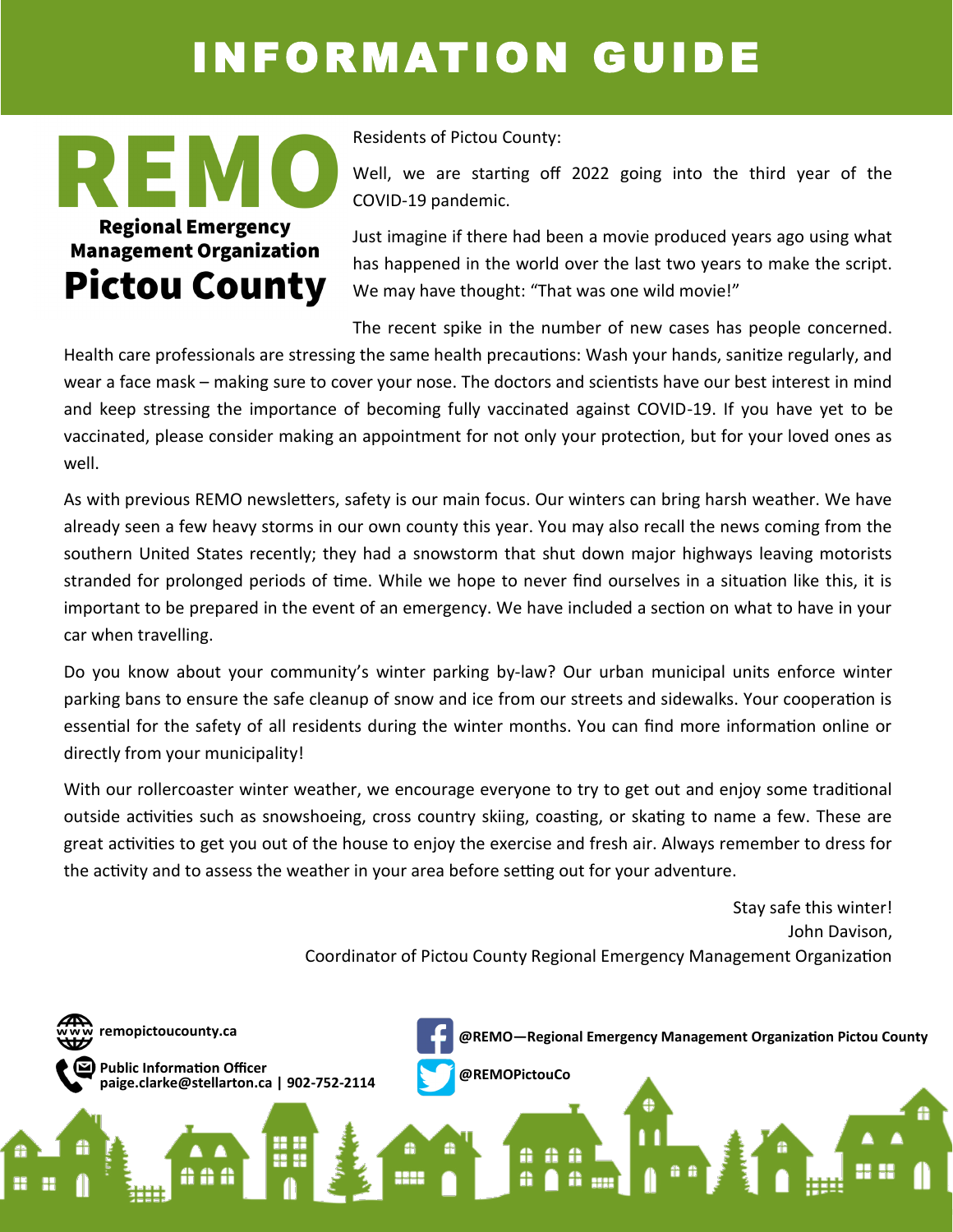# INFORMATION GUIDE

### WINTER TRAVEL SAFETY

Slippery or snow-covered roads, reduced visibility and bitter cold: these are all conditions that can make driving difficult and even dangerous during cold weather months. Winter also brings an increased risk of getting stuck in your car, so dress warmly before heading out.

#### **Exercise extra caution when driving in these winter road conditions:**

- **Blizzards:** The most dangerous of winter storms, combining falling, blowing and drifting snow, winds of at least 40 km/h, visibility less than one kilometer and temperatures below -10°C. They can last from a few hours to several days.
- **Heavy snowfall:** Refers to snowfalls of at least 10 centimeters in 12 hours, or at least 15 centimeters in 24 hours; accumulation may be lower in temperate climates.
- **Freezing rain or drizzle:** This can lead to ice storms, with ice covering roads, trees, power lines, etc.
- **Cold snap:** Refers to temperatures that fall rapidly over a very short period of time, causing very icy conditions.
- **Winds:** They create the conditions associated with blizzards, and cause blowing and drifting snow, reducing visibility and causing wind chill.
- **Black ice:** Refers to a thin layer of ice on the road that can be difficult to see or can make the road look black and shiny. The road freezes more quickly in shaded areas, on bridges and on overpasses when it is cold. These areas remain frozen long after the sun has risen.
- **Slush:** Wet snow can make for slushy roads. Heavy slush can build up in the wheel wells of your vehicle and can affect your ability to steer. Large trucks and buses can blow slush and snow onto your windshield, leading to a sudden loss of visibility.



(Safety tips from Public Safety Canada, in cooperation with Transport Canada)

#### **If you are stuck in the snow, follow these tips:**

- Try to stay calm and don't go out in the cold. Stay in your car: you will avoid getting lost and your car is a safe shelter.
- Don't tire yourself out. Shoveling in the intense cold can be deadly.
- Let in fresh air by opening a window on the side sheltered from the wind.
- Keep the engine off as much as possible. Be aware of carbon monoxide poisoning and make sure the exhaust pipe is not obstructed by snow.
- If possible, use a candle placed inside a deep can instead of the car heater to warm up.
- Turn on warning lights or set up road flares to make your car visible.
- Turn on the ceiling light; leaving your headlights or hazard lights on for too long will drain the battery.
- Move your hands, feet and arms to maintain circulation. Stay awake.
- Keep an eye out for other cars and emergency responders.
- Try to keep clothing dry since wet clothing can lead to a dangerous loss of body heat.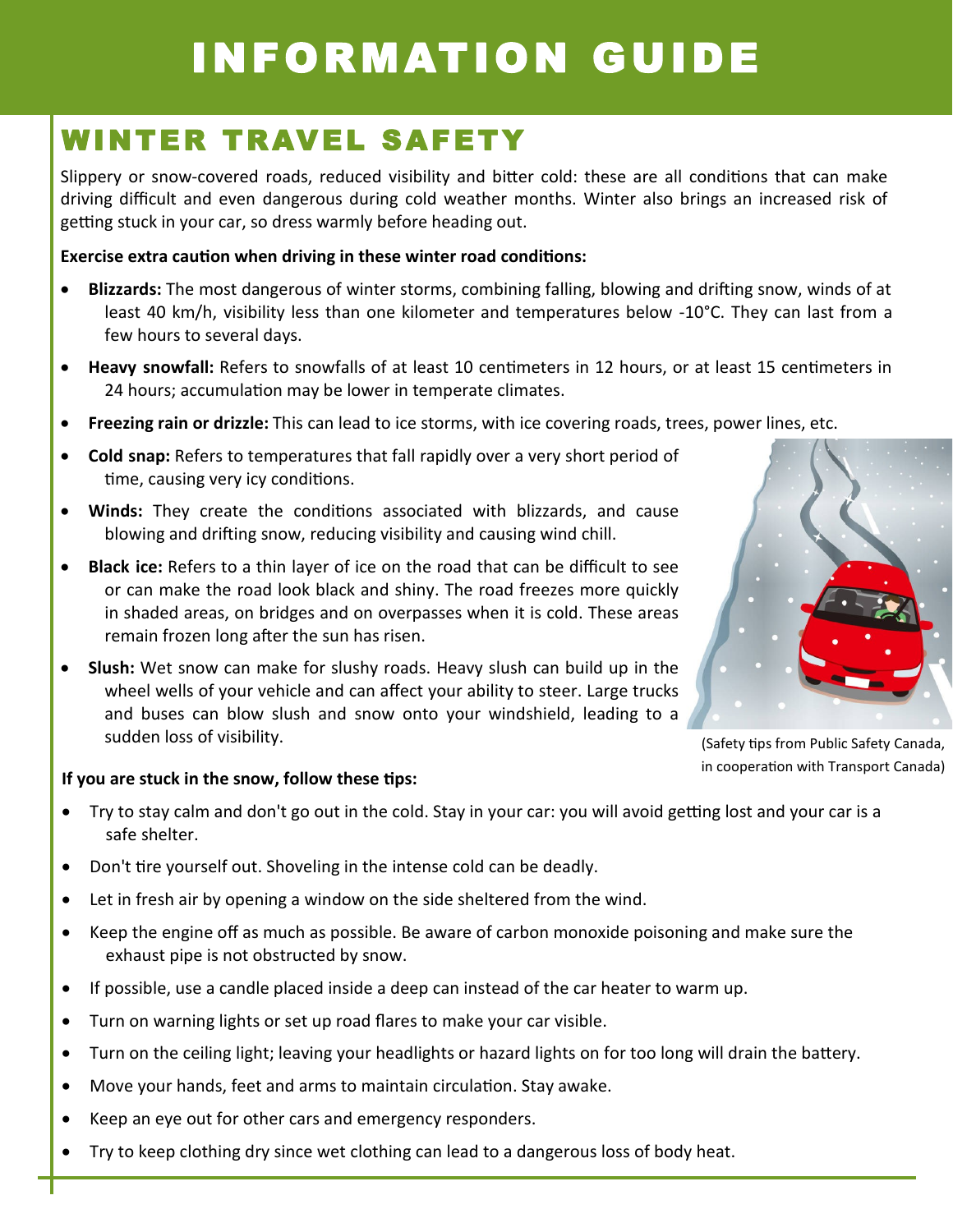## EMERGENCY CAR KIT

In the event of an emergency, you never want to be unprepared. You should always have an emergency car kit in your vehicle with access to winter safety and emergency equipment.

A basic car kit should include:

- Food that won't spoil, such as energy bars
- Water, stored in plastic bottles that won't break if frozen
- Blanket
- Extra warm clothing, shoes or boots
- First aid kit with seatbelt cutter
- Small shovel, scraper, and snowbrush
- Candle in a deep can and matches
- Hand-crank flashlight
- Whistle-in case you need to attract attention
- Roadmaps

Items to keep in your trunk:

- Sand, salt, or cat litter (non-clumping)
- Antifreeze and windshield washer fluid
- Tow rope
- Jumper cables
- Fire extinguisher
- Warning light or road flares



During the winter months, many individuals take to naturally occurring ice surfaces to participate in outdoor recreational activities. While this can be a fun way to enjoy the outdoors, you should always exercise caution before hitting the ice. Ensure that you know when ice is safe to be on with these tips:

#### *Factors affecting ice thickness:*

- Water depth & size of body of water.
- water. • Currents, tides, & other moving
- Chemicals, including salt.
- Fluctuations in water levels.
- Logs, rocks, and docks absorbing heat from the sun.
- Changing air temperature.
- Shock waves from vehicles travelling on the ice.

#### *Ice colour:*

- Clear blue ice is strongest.
	- is half as strong as blue ice. White opaque or snow ice
	- Grey ice is unsafe; this notes the presence of water.

#### *Ice thickness:*

- Ice should be 15cm thick for skating alone or walking.
- Ice should be 20cm thick for skating parties or games.
- Ice should be 25cm for snowmobiles.



*\*Check with local authorities before heading out & avoid going on ice at night.*

#### **LOCAL NON-EMERGENCY CONTACTS**

**New Glasgow Regional Police:** (902) 752-1941 **Stellarton Police Department:** (902) 752-6160 **Westville Police Department:** (902) 396-2777

**Pictou County District RCMP** Stellarton Detachment: (902) 755-4141 Pictou Detachment: (902) 485-4333